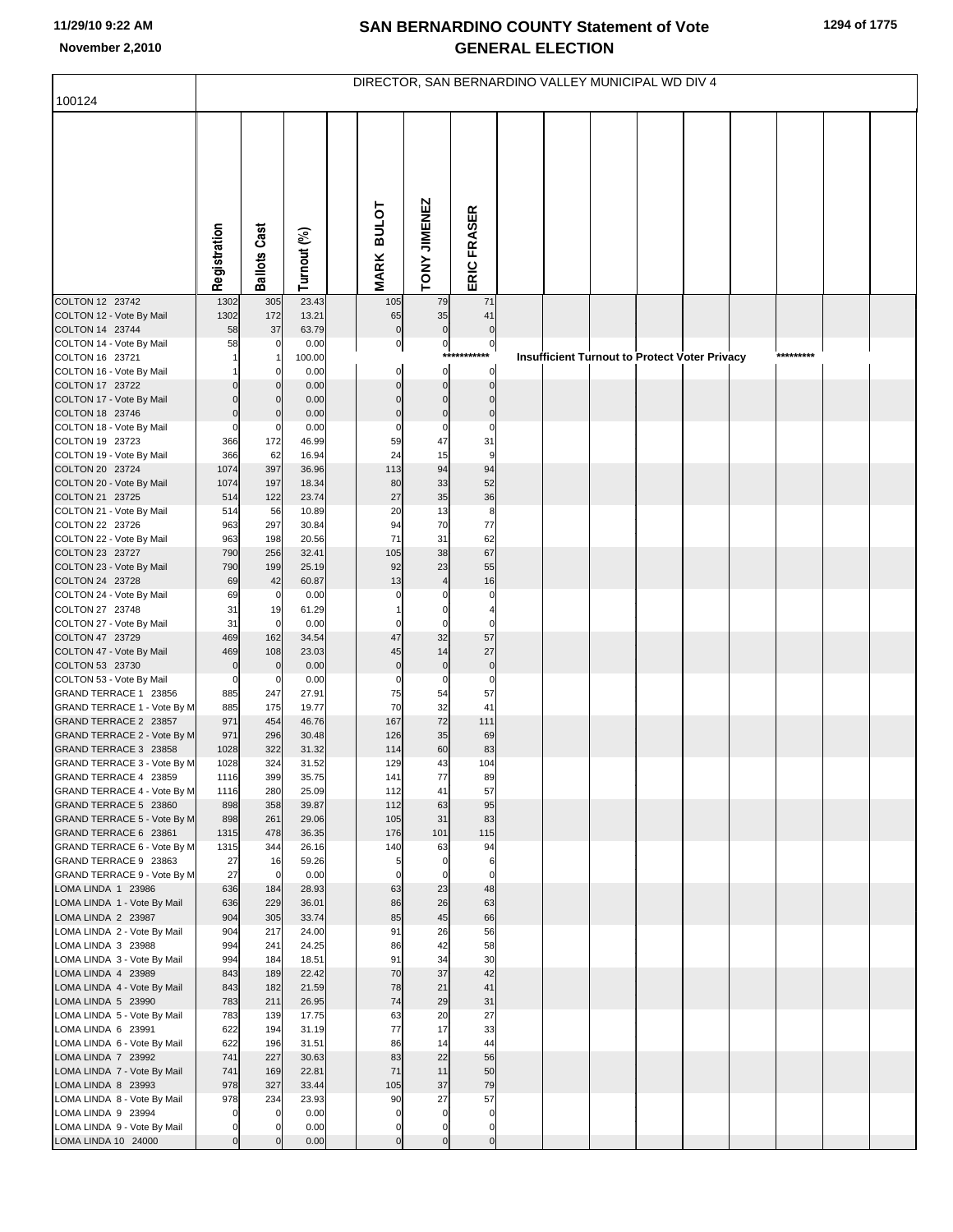| 100124                                              | DIRECTOR, SAN BERNARDINO VALLEY MUNICIPAL WD DIV 4 |                            |                |  |                             |                          |                               |  |  |  |  |  |  |  |  |  |
|-----------------------------------------------------|----------------------------------------------------|----------------------------|----------------|--|-----------------------------|--------------------------|-------------------------------|--|--|--|--|--|--|--|--|--|
|                                                     |                                                    |                            |                |  |                             |                          |                               |  |  |  |  |  |  |  |  |  |
|                                                     | Registration                                       | <b>Ballots Cast</b>        | Turnout (%)    |  | <b>BULOT</b><br><b>MARK</b> | TONY JIMENEZ             | ERIC FRASER                   |  |  |  |  |  |  |  |  |  |
| LOMA LINDA 10 - Vote By Mail                        | $\mathbf 0$                                        | $\mathbf 0$                | 0.00           |  | $\mathbf 0$                 | $\mathbf{0}$             | $\overline{0}$                |  |  |  |  |  |  |  |  |  |
| LOMA LINDA 11 23995<br>LOMA LINDA 11 - Vote By Mail | 595<br>595                                         | 191<br>167                 | 32.10<br>28.07 |  | 76<br>62                    | 20<br>23                 | 36<br>32                      |  |  |  |  |  |  |  |  |  |
| LOMA LINDA 12 23996                                 | 846                                                | 305                        | 36.05          |  | 91                          | 52                       | 74                            |  |  |  |  |  |  |  |  |  |
| LOMA LINDA 12 - Vote By Mail                        | 846                                                | 202                        | 23.88          |  | 80                          | 26                       | 41                            |  |  |  |  |  |  |  |  |  |
| LOMA LINDA 13 23997                                 | 1099                                               | 312                        | 28.39          |  | 108                         | 41                       | 70                            |  |  |  |  |  |  |  |  |  |
| LOMA LINDA 13 - Vote By Mail<br>LOMA LINDA 15 23998 | 1099<br>436                                        | 244<br>110                 | 22.20<br>25.23 |  | 97<br>49                    | 44<br>15                 | 49<br>30                      |  |  |  |  |  |  |  |  |  |
| LOMA LINDA 15 - Vote By Mail                        | 436                                                | 98                         | 22.48          |  | 39                          | 20                       | 22                            |  |  |  |  |  |  |  |  |  |
| LOMA LINDA 17 23999                                 | 245                                                | $\mathbf 0$                | 0.00           |  | $\mathbf 0$                 | $\mathbf 0$              | $\mathbf 0$                   |  |  |  |  |  |  |  |  |  |
| LOMA LINDA 17 - Vote By Mail                        | 245                                                | 100                        | 40.82          |  | 44                          | 9                        | 20                            |  |  |  |  |  |  |  |  |  |
| LOMA LINDA 18 24001                                 | $\Omega$                                           | 0                          | 0.00           |  | $\mathbf 0$                 | $\Omega$                 | $\mathbf 0$                   |  |  |  |  |  |  |  |  |  |
| LOMA LINDA 18 - Vote By Mail<br>LOMA LINDA 19 24002 | $\mathbf 0$<br>$\mathbf 0$                         | $\mathbf 0$<br>$\mathbf 0$ | 0.00<br>0.00   |  | $\mathbf 0$<br>$\Omega$     | $\mathbf 0$<br>$\Omega$  | $\overline{0}$<br>$\mathbf 0$ |  |  |  |  |  |  |  |  |  |
| LOMA LINDA 19 - Vote By Mail                        | $\mathbf 0$                                        | $\mathbf 0$                | 0.00           |  | $\mathbf 0$                 | $\mathbf 0$              | $\pmb{0}$                     |  |  |  |  |  |  |  |  |  |
| MISSION 1 24270                                     | 21                                                 | 19                         | 90.48          |  | g                           | 1                        | 6                             |  |  |  |  |  |  |  |  |  |
| MISSION 1 - Vote By Mail                            | 21                                                 | $\mathbf 0$                | 0.00           |  | 0                           | $\mathbf 0$              | $\mathbf 0$                   |  |  |  |  |  |  |  |  |  |
| MISSION 2 24271<br>MISSION 2 - Vote By Mail         | 61<br>61                                           | 42<br>$\mathbf 0$          | 68.85<br>0.00  |  | 13<br>$\mathbf 0$           | 3<br>$\mathbf 0$         | 18<br>$\overline{0}$          |  |  |  |  |  |  |  |  |  |
| RECHE CANYON 1 23761                                | 137                                                | 90                         | 65.69          |  | 38                          | $\,6$                    | 27                            |  |  |  |  |  |  |  |  |  |
| RECHE CANYON 1 - Vote By Ma                         | 137                                                | $\mathbf 0$                | 0.00           |  | $\pmb{0}$                   | $\mathbf 0$              | $\overline{0}$                |  |  |  |  |  |  |  |  |  |
| RECHE CANYON 3 23762                                | 27                                                 | 16                         | 59.26          |  | $\overline{7}$              |                          | 5                             |  |  |  |  |  |  |  |  |  |
| RECHE CANYON 3 - Vote By Ma<br>REDLANDS 1 24205     | 27<br>$\mathbf 0$                                  | $\mathbf 0$<br>0           | 0.00<br>0.00   |  | $\Omega$<br>$\Omega$        | $\Omega$<br>$\mathsf{C}$ | $\mathbf 0$<br>$\mathbf 0$    |  |  |  |  |  |  |  |  |  |
| REDLANDS 1 - Vote By Mail                           | $\mathbf 0$                                        | $\mathbf 0$                | 0.00           |  | $\mathbf 0$                 | $\pmb{0}$                | $\pmb{0}$                     |  |  |  |  |  |  |  |  |  |
| REDLANDS 2 24206                                    | 1343                                               | 423                        | 31.50          |  | 162                         | 67                       | 84                            |  |  |  |  |  |  |  |  |  |
| REDLANDS 2 - Vote By Mail                           | 1343                                               | 281                        | 20.92          |  | 118                         | 36                       | 67                            |  |  |  |  |  |  |  |  |  |
| REDLANDS 3 24207<br>REDLANDS 3 - Vote By Mail       | 967<br>967                                         | 328<br>241                 | 33.92<br>24.92 |  | 88<br>91                    | 106<br>52                | 53<br>76                      |  |  |  |  |  |  |  |  |  |
| REDLANDS 4 24208                                    | 742                                                | 289                        | 38.95          |  | 87                          | 84                       | 51                            |  |  |  |  |  |  |  |  |  |
| REDLANDS 4 - Vote By Mail                           | 742                                                | 167                        | 22.51          |  | 62                          | 39                       | 34                            |  |  |  |  |  |  |  |  |  |
| REDLANDS 5 24209                                    | 776                                                | 282                        | 36.34          |  | 102                         | 61                       | 52                            |  |  |  |  |  |  |  |  |  |
| REDLANDS 5 - Vote By Mail<br>REDLANDS 6 24210       | 776<br>825                                         | 196<br>238                 | 25.26<br>28.85 |  | 79<br>69                    | 30<br>95                 | 36<br>26                      |  |  |  |  |  |  |  |  |  |
| REDLANDS 6 - Vote By Mail                           | 825                                                | 137                        | 16.61          |  | 39                          | 58                       | 19                            |  |  |  |  |  |  |  |  |  |
| REDLANDS 7 24211                                    | 719                                                | 229                        | 31.85          |  | 63                          | 80                       | 43                            |  |  |  |  |  |  |  |  |  |
| REDLANDS 7 - Vote By Mail                           | 719                                                | 132                        | 18.36          |  | 39                          | 29                       | 28                            |  |  |  |  |  |  |  |  |  |
| REDLANDS 8 24212<br>REDLANDS 8 - Vote By Mail       | 863<br>863                                         | 274<br>263                 | 31.75<br>30.48 |  | 86<br>96                    | 50<br>40                 | 68<br>73                      |  |  |  |  |  |  |  |  |  |
| REDLANDS 9 24213                                    | 863                                                | 273                        | 31.63          |  | 93                          | 49                       | 50                            |  |  |  |  |  |  |  |  |  |
| REDLANDS 9 - Vote By Mail                           | 863                                                | 215                        | 24.91          |  | 71                          | 23                       | 55                            |  |  |  |  |  |  |  |  |  |
| REDLANDS 10 24214                                   | 620                                                | 231                        | 37.26          |  | 89                          | 26                       | 35                            |  |  |  |  |  |  |  |  |  |
| REDLANDS 10 - Vote By Mail<br>REDLANDS 11 24215     | 620<br>1099                                        | 142<br>372                 | 22.90<br>33.85 |  | 63<br>168                   | 18<br>49                 | 24<br>$77$                    |  |  |  |  |  |  |  |  |  |
| REDLANDS 11 - Vote By Mail                          | 1099                                               | 283                        | 25.75          |  | 123                         | 43                       | 55                            |  |  |  |  |  |  |  |  |  |
| REDLANDS 12 24216                                   | 1057                                               | 318                        | 30.09          |  | 112                         | 48                       | 74                            |  |  |  |  |  |  |  |  |  |
| REDLANDS 12 - Vote By Mail                          | 1057                                               | 376                        | 35.57          |  | 160                         | 36                       | 93                            |  |  |  |  |  |  |  |  |  |
| REDLANDS 13 24217<br>REDLANDS 13 - Vote By Mail     | 911<br>911                                         | 231<br>178                 | 25.36<br>19.54 |  | 69<br>73                    | 35<br>27                 | 51<br>47                      |  |  |  |  |  |  |  |  |  |
| REDLANDS 14 24218                                   | 859                                                | 296                        | 34.46          |  | 106                         | 42                       | 65                            |  |  |  |  |  |  |  |  |  |
| REDLANDS 14 - Vote By Mail                          | 859                                                | 258                        | 30.03          |  | 96                          | 34                       | 64                            |  |  |  |  |  |  |  |  |  |
| REDLANDS 15 24219                                   | 634                                                | 173                        | 27.29          |  | 68                          | 30                       | 30                            |  |  |  |  |  |  |  |  |  |
| REDLANDS 15 - Vote By Mail<br>REDLANDS 16 24220     | 634<br>901                                         | 116<br>368                 | 18.30<br>40.84 |  | 48<br>128                   | 19<br>59                 | 27<br>88                      |  |  |  |  |  |  |  |  |  |
| REDLANDS 16 - Vote By Mail                          | 901                                                | 256                        | 28.41          |  | 102                         | 29                       | 72                            |  |  |  |  |  |  |  |  |  |
| REDLANDS 17 24221                                   | 788                                                | 241                        | 30.58          |  | 104                         | 22                       | 66                            |  |  |  |  |  |  |  |  |  |
| REDLANDS 17 - Vote By Mail                          | 788                                                | 250                        | 31.73          |  | 108                         | 25                       | 68                            |  |  |  |  |  |  |  |  |  |
| REDLANDS 18 24222                                   | 1097                                               | 466                        | 42.48          |  | 181                         | 35                       | 115                           |  |  |  |  |  |  |  |  |  |
| REDLANDS 18 - Vote By Mail<br>REDLANDS 19 24223     | 1097<br>1181                                       | 302<br>436                 | 27.53<br>36.92 |  | 130<br>171                  | 23<br>40                 | 64<br>100                     |  |  |  |  |  |  |  |  |  |
| REDLANDS 19 - Vote By Mail                          | 1181                                               | 374                        | 31.67          |  | 175                         | 33                       | 86                            |  |  |  |  |  |  |  |  |  |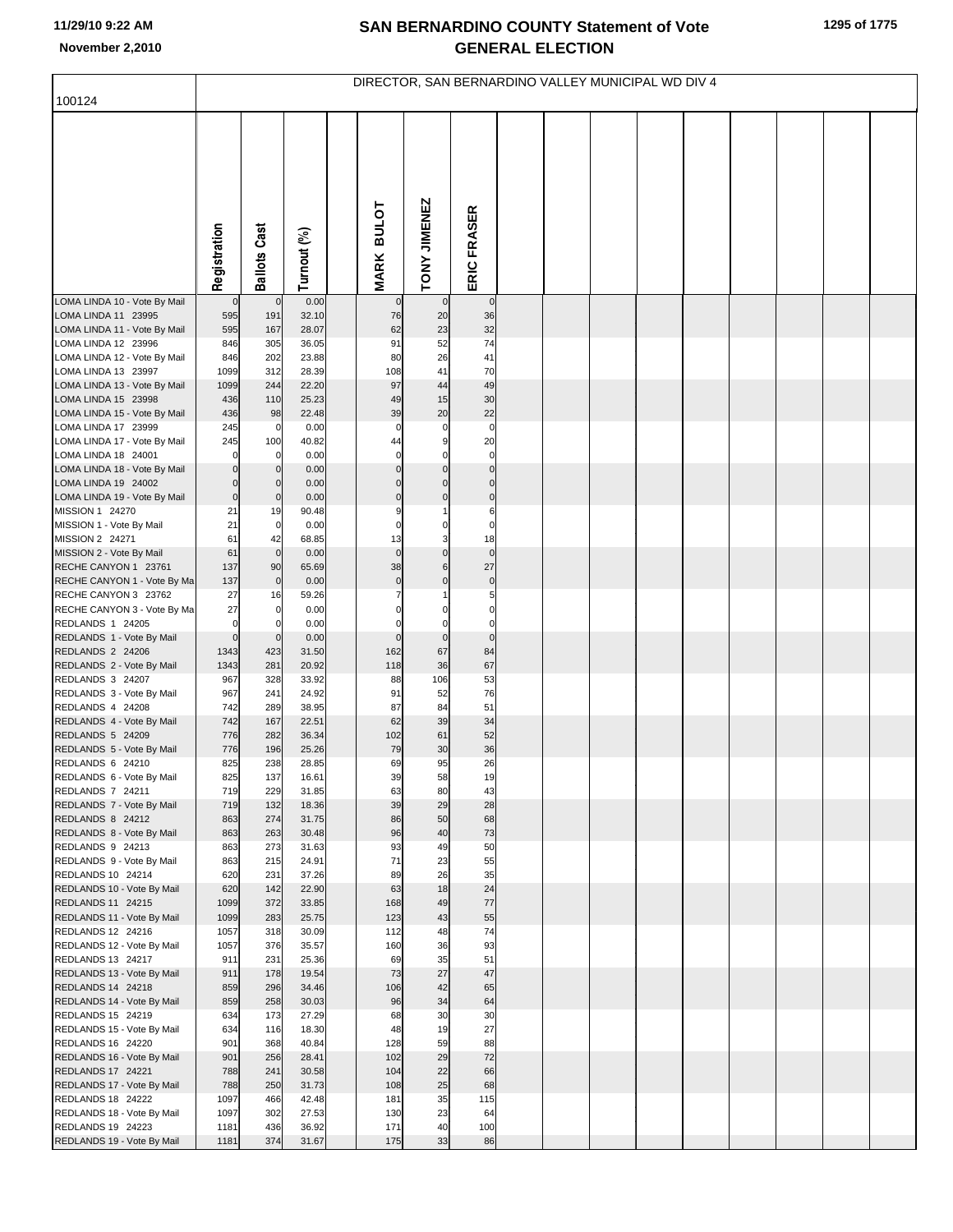|                                                        | DIRECTOR, SAN BERNARDINO VALLEY MUNICIPAL WD DIV 4 |                     |                |  |                             |                |                     |  |  |  |                                                      |  |  |           |  |  |
|--------------------------------------------------------|----------------------------------------------------|---------------------|----------------|--|-----------------------------|----------------|---------------------|--|--|--|------------------------------------------------------|--|--|-----------|--|--|
| 100124                                                 |                                                    |                     |                |  |                             |                |                     |  |  |  |                                                      |  |  |           |  |  |
|                                                        | Registration                                       | <b>Ballots Cast</b> | Turnout (%)    |  | <b>BULOT</b><br><b>MARK</b> | TONY JIMENEZ   | ERIC FRASER         |  |  |  |                                                      |  |  |           |  |  |
| REDLANDS 20 24224                                      | 936                                                | 326                 | 34.83          |  | 149                         | 26             | 77                  |  |  |  |                                                      |  |  |           |  |  |
| REDLANDS 20 - Vote By Mail                             | 936                                                | 348                 | 37.18          |  | 141                         | 38             | 83                  |  |  |  |                                                      |  |  |           |  |  |
| REDLANDS 21 24225<br>REDLANDS 21 - Vote By Mail        | 792<br>792                                         | 328<br>262          | 41.41<br>33.08 |  | 148<br>122                  | 22<br>26       | 79<br>67            |  |  |  |                                                      |  |  |           |  |  |
| REDLANDS 22 24226                                      | 693                                                | 282                 | 40.69          |  | 78                          | 39             | 75                  |  |  |  |                                                      |  |  |           |  |  |
| REDLANDS 22 - Vote By Mail                             | 693                                                | 164                 | 23.67          |  | 65                          | 14             | 42                  |  |  |  |                                                      |  |  |           |  |  |
| REDLANDS 23 24227                                      | 917                                                | 338                 | 36.86          |  | 141                         | 37             | 82                  |  |  |  |                                                      |  |  |           |  |  |
| REDLANDS 23 - Vote By Mail                             | 917                                                | 261                 | 28.46          |  | 106                         | 15             | 71                  |  |  |  |                                                      |  |  |           |  |  |
| REDLANDS 24 24228                                      | 1142                                               | 417                 | 36.51          |  | 169                         | 43             | 109                 |  |  |  |                                                      |  |  |           |  |  |
| REDLANDS 24 - Vote By Mail                             | 1142<br>951                                        | 387<br>378          | 33.89<br>39.75 |  | 180<br>177                  | 29<br>25       | 99<br>104           |  |  |  |                                                      |  |  |           |  |  |
| REDLANDS 25 24229<br>REDLANDS 25 - Vote By Mail        | 951                                                | 324                 | 34.07          |  | 135                         | 32             | 72                  |  |  |  |                                                      |  |  |           |  |  |
| REDLANDS 26 24230                                      | 971                                                | 391                 | 40.27          |  | 175                         | 31             | 97                  |  |  |  |                                                      |  |  |           |  |  |
| REDLANDS 26 - Vote By Mail                             | 971                                                | 300                 | 30.90          |  | 126                         | 18             | 74                  |  |  |  |                                                      |  |  |           |  |  |
| REDLANDS 27 24231                                      | 1036                                               | 342                 | 33.01          |  | 165                         | 19             | 78                  |  |  |  |                                                      |  |  |           |  |  |
| REDLANDS 27 - Vote By Mail                             | 1036                                               | 412                 | 39.77          |  | 204                         | 31             | 89                  |  |  |  |                                                      |  |  |           |  |  |
| REDLANDS 28 24232<br>REDLANDS 28 - Vote By Mail        | 540<br>540                                         | 189<br>209          | 35.00<br>38.70 |  | 75<br>88                    | 17<br>22       | 49<br>50            |  |  |  |                                                      |  |  |           |  |  |
| REDLANDS 29 24233                                      | 529                                                | 189                 | 35.73          |  | 81                          | $\overline{7}$ | 66                  |  |  |  |                                                      |  |  |           |  |  |
| REDLANDS 29 - Vote By Mail                             | 529                                                | 204                 | 38.56          |  | 87                          | 10             | 57                  |  |  |  |                                                      |  |  |           |  |  |
| REDLANDS 30 24234                                      | 663                                                | 240                 | 36.20          |  | 105                         | 9              | 78                  |  |  |  |                                                      |  |  |           |  |  |
| REDLANDS 30 - Vote By Mail                             | 663                                                | 277                 | 41.78          |  | 113                         | $\overline{7}$ | 92                  |  |  |  |                                                      |  |  |           |  |  |
| REDLANDS 31 24235                                      | 1255                                               | 407<br>541          | 32.43<br>43.11 |  | 184<br>245                  | 33<br>35       | 118<br>136          |  |  |  |                                                      |  |  |           |  |  |
| REDLANDS 31 - Vote By Mail<br>REDLANDS 32 24236        | 1255<br>566                                        | 203                 | 35.87          |  | 104                         | 12             | 46                  |  |  |  |                                                      |  |  |           |  |  |
| REDLANDS 32 - Vote By Mail                             | 566                                                | 235                 | 41.52          |  | 132                         | $9$            | 53                  |  |  |  |                                                      |  |  |           |  |  |
| REDLANDS 34 24238                                      | 554                                                | 151                 | 27.26          |  | 51                          | 10             | 49                  |  |  |  |                                                      |  |  |           |  |  |
| REDLANDS 34 - Vote By Mail                             | 554                                                | 210                 | 37.91          |  | 97                          | 10             | 48                  |  |  |  |                                                      |  |  |           |  |  |
| REDLANDS 36 24240                                      | 953                                                | 252                 | 26.44<br>30.75 |  | 80<br>111                   | 49<br>33       | 72<br>84            |  |  |  |                                                      |  |  |           |  |  |
| REDLANDS 36 - Vote By Mail<br>REDLANDS 37 24241        | 953<br>788                                         | 293<br>298          | 37.82          |  | 130                         | 23             | 67                  |  |  |  |                                                      |  |  |           |  |  |
| REDLANDS 37 - Vote By Mail                             | 788                                                | 284                 | 36.04          |  | 135                         | 17             | 75                  |  |  |  |                                                      |  |  |           |  |  |
| REDLANDS 38 24242                                      | 586                                                | 214                 | 36.52          |  | 89                          | 15             | 58                  |  |  |  |                                                      |  |  |           |  |  |
| REDLANDS 38 - Vote By Mail                             | 586                                                | 232                 | 39.59          |  | 119                         | 11             | 51                  |  |  |  |                                                      |  |  |           |  |  |
| REDLANDS 39 24243                                      | 514                                                | 192                 | 37.35          |  | 84                          | 5              | 54                  |  |  |  |                                                      |  |  |           |  |  |
| REDLANDS 39 - Vote By Mail<br>REDLANDS 40 24244        | 514<br>421                                         | 193<br>139          | 37.55<br>33.02 |  | 85<br>59                    | 14<br>13       | 40<br>27            |  |  |  |                                                      |  |  |           |  |  |
| REDLANDS 40 - Vote By Mail                             | 421                                                | 167                 | 39.67          |  | 70                          | 15             | 51                  |  |  |  |                                                      |  |  |           |  |  |
| REDLANDS 44 24247                                      | $\pmb{0}$                                          | $\mathbf 0$         | 0.00           |  | $\mathbf 0$                 | $\pmb{0}$      | $\mathbf 0$         |  |  |  |                                                      |  |  |           |  |  |
| REDLANDS 44 - Vote By Mail                             | $\pmb{0}$                                          | 0                   | 0.00           |  | $\mathbf 0$                 | $\mathbf 0$    | $\mathbf 0$         |  |  |  |                                                      |  |  |           |  |  |
| REDLANDS 51 24249<br>REDLANDS 51 - Vote By Mail        | 997<br>997                                         | 269<br>185          | 26.98<br>18.56 |  | 79<br>57                    | 74<br>53       | 52<br>37            |  |  |  |                                                      |  |  |           |  |  |
| REDLANDS 52 24250                                      | 155                                                | 51                  | 32.90          |  | 15                          | 19             | 10                  |  |  |  |                                                      |  |  |           |  |  |
| REDLANDS 52 - Vote By Mail                             | 155                                                | $\overline{0}$      | 0.00           |  | $\mathbf 0$                 | $\mathbf 0$    | $\overline{0}$      |  |  |  |                                                      |  |  |           |  |  |
| REDLANDS 53 24251                                      | 997                                                | 222                 | 22.27          |  | 70                          | 80             | 35                  |  |  |  |                                                      |  |  |           |  |  |
| REDLANDS 53 - Vote By Mail                             | 997                                                | 161                 | 16.15          |  | 62                          | 45             | 31                  |  |  |  |                                                      |  |  |           |  |  |
| REDLANDS 54 24252                                      | 471<br>471                                         | 133<br>139          | 28.24<br>29.51 |  | 67<br>67                    | 12<br>10       | 21<br>27            |  |  |  |                                                      |  |  |           |  |  |
| REDLANDS 54 - Vote By Mail<br>REDLANDS 55 24253        | 440                                                | 142                 | 32.27          |  | 64                          | 21             | 35                  |  |  |  |                                                      |  |  |           |  |  |
| REDLANDS 55 - Vote By Mail                             | 440                                                | 129                 | 29.32          |  | 55                          | $\overline{7}$ | 38                  |  |  |  |                                                      |  |  |           |  |  |
| REDLANDS 57 24255                                      | 266                                                | 72                  | 27.07          |  | 28                          | $\overline{7}$ | 27                  |  |  |  |                                                      |  |  |           |  |  |
| REDLANDS 57 - Vote By Mail                             | 266                                                | 101                 | 37.97          |  | 46                          | $\overline{2}$ | 33                  |  |  |  |                                                      |  |  |           |  |  |
| REDLANDS 64 24259                                      | 916                                                | 290                 | 31.66          |  | 114                         | 61             | 70                  |  |  |  |                                                      |  |  |           |  |  |
| REDLANDS 64 - Vote By Mail<br>REDLANDS NORTH 24269     | 916<br>6                                           | 257<br>3            | 28.06<br>50.00 |  | 104                         | 42<br>$***$    | 60<br>***           |  |  |  | <b>Insufficient Turnout to Protect Voter Privacy</b> |  |  | ********* |  |  |
| REDLANDS NORTH - Vote By Ma                            | $6\overline{6}$                                    | $\mathbf 0$         | 0.00           |  | $\overline{0}$              | $\pmb{0}$      | $\circ$             |  |  |  |                                                      |  |  |           |  |  |
| SAN BERNARDINO 59 24445                                | 1085                                               | 270                 | 24.88          |  | 92                          | 73             | 54                  |  |  |  |                                                      |  |  |           |  |  |
| SAN BERNARDINO 59 - Vote By                            | 1085                                               | 183                 | 16.87          |  | 69                          | 53             | 35                  |  |  |  |                                                      |  |  |           |  |  |
| SAN BERNARDINO 60 24446                                | 265                                                | 26                  | 9.81           |  | 11                          | $\overline{2}$ | 6                   |  |  |  |                                                      |  |  |           |  |  |
| SAN BERNARDINO 60 - Vote By<br>SAN BERNARDINO 61 24447 | 265<br>$\mathbf{3}$                                | 82                  | 30.94<br>33.33 |  | 20                          | 25             | 19<br>****<br>***** |  |  |  | <b>Insufficient Turnout to Protect Voter Privacy</b> |  |  | ********* |  |  |
|                                                        |                                                    |                     |                |  |                             |                |                     |  |  |  |                                                      |  |  |           |  |  |